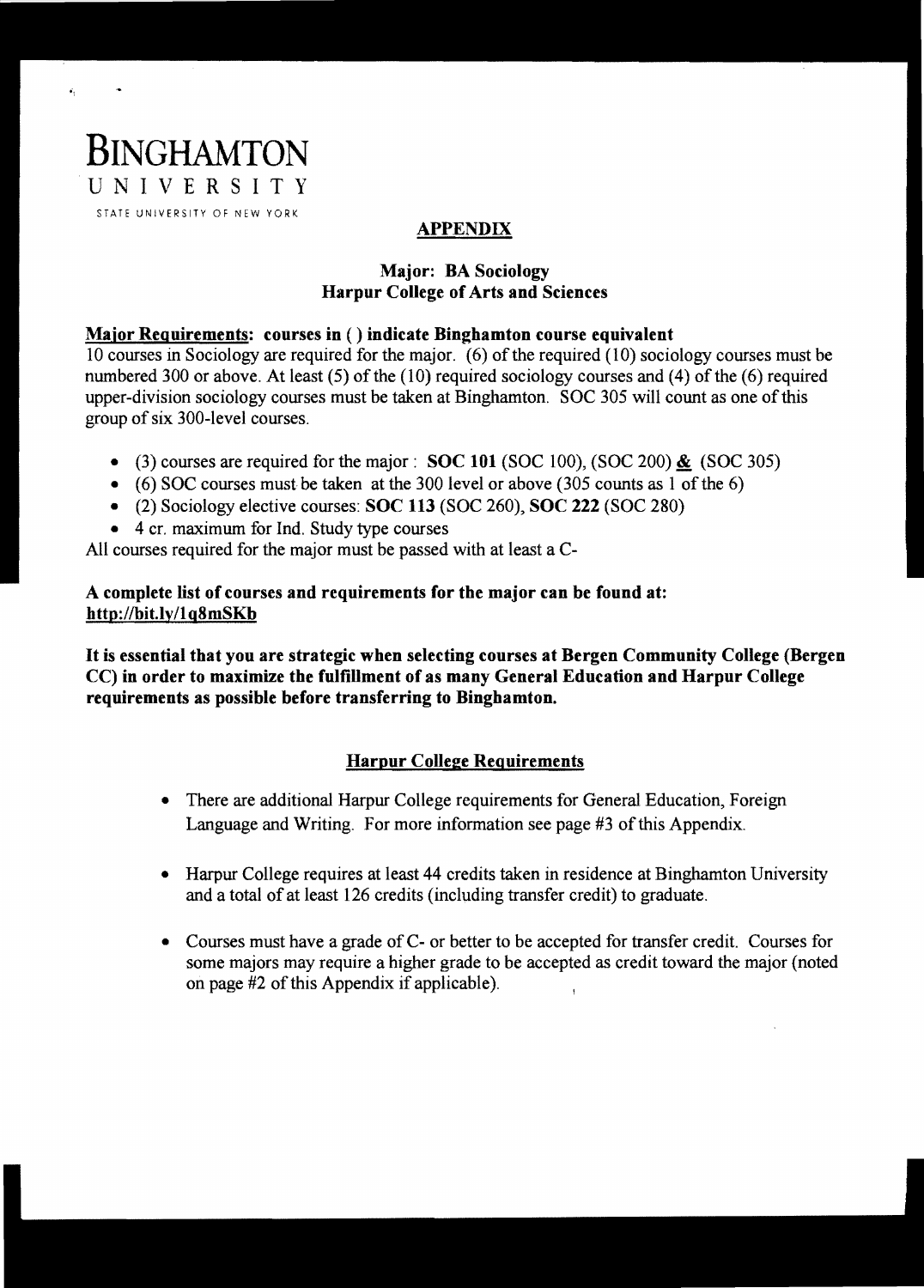Please Note: The schedule below is only one example of how the BA in Sociology major can be completed in eight semesters. Your academic advisor or major advisor may recommend that you take courses in a different sequence based on credits earned previously.

#### See specific important departmental information in the University Bulletin at: http://bit.ly/1q8mSKb

 $\ddot{\phantom{a}}$ 

The BOLD areas below indicate Bergen CC courses that fulfill the BA in Sociology major requirements  $\&$ the Binghamton equivalent course follows in ( )

| Year           | Fall                              | <b>Spring</b>                                | <b>Key/Notes</b>                   |
|----------------|-----------------------------------|----------------------------------------------|------------------------------------|
|                | <b>Bergen CC</b>                  | <b>Bergen CC</b>                             | *Fulfills major requirement        |
|                | *SOC 101 (SOC 100)                | ** (1) SOC 113 or SOC 222                    |                                    |
|                |                                   |                                              | ** Fulfills lower level            |
|                | + Gen Ed and other Binghamton     | + Gen Ed and other                           | Sociology elective                 |
|                | requirements                      | <b>Binghamton requirements</b>               |                                    |
|                |                                   |                                              | + All other courses taken should   |
|                |                                   |                                              | fulfill Gen Ed, additional         |
|                |                                   |                                              | Foreign Language and Harpur        |
|                |                                   |                                              | <b>Writing Requirements</b>        |
| $\overline{2}$ | <b>Bergen CC</b>                  | <b>Bergen CC</b>                             | ** Fulfills lower level            |
|                | ** $(1)$ elective from SOC 113 or | $\overline{+$ Gen Ed and other               | Sociology elective                 |
|                | SOC 222 not already taken         | Binghamton requirements                      |                                    |
|                |                                   |                                              | + All other courses taken should   |
|                | + Gen Ed and other Binghamton     |                                              | fulfill Gen Ed, additional         |
|                | requirements                      |                                              | Foreign Language and Harpur        |
|                |                                   |                                              | <b>Writing Requirements</b>        |
| $\overline{3}$ | <b>Binghamton University</b>      | <b>Binghamton University</b><br>*/***SOC 305 | *Fulfills major requirement        |
|                | Go to department to<br>$\bullet$  |                                              | *** Fulfills SOC upper level       |
|                | declare major                     | *** (1) SOC 300 or 400 level                 | course requirement                 |
|                | Meet with your major              | course                                       |                                    |
|                | advisor and Harpur                |                                              | $\sim$ Complete any Gen Ed, Harpur |
|                | advisor                           | $\sim$ See comment in "Notes"                | Writing and Harpur Language        |
|                | *SOC 200                          | section                                      | requirements not met at Bergen     |
|                |                                   |                                              | CC                                 |
|                | *** (1) SOC 300 or 400 level      |                                              |                                    |
|                | course                            |                                              |                                    |
|                |                                   |                                              |                                    |
|                | $\sim$ See comment in "Notes"     |                                              |                                    |
|                | section                           |                                              |                                    |
| 4              | <b>Binghamton University</b>      | <b>Binghamton University</b>                 | *** Fulfills SOC upper level       |
|                | ***(2)SOC 300 or 400 level        | $***(1)$ SOC 300 or 400 level                | course requirement                 |
|                | courses                           | courses                                      |                                    |
|                |                                   |                                              | $\sim$ Complete any Gen Ed, Harpur |
|                |                                   | $\sim$ See comment in 'Notes"                | Writing and Harpur Language        |
|                | $\sim$ See comment in "Notes"     | section                                      | requirements not met at Bergen     |
|                | section                           |                                              | CC                                 |

It is highly recommended that the Gen Ed Laboratory Science (L), Gen Ed Mathematics (M) and additional foreign language requirement be completed at Bergen CC before transferring to Binghamton (unless they will be fulfilled by courses required for the major that must be taken at Binghamton University)